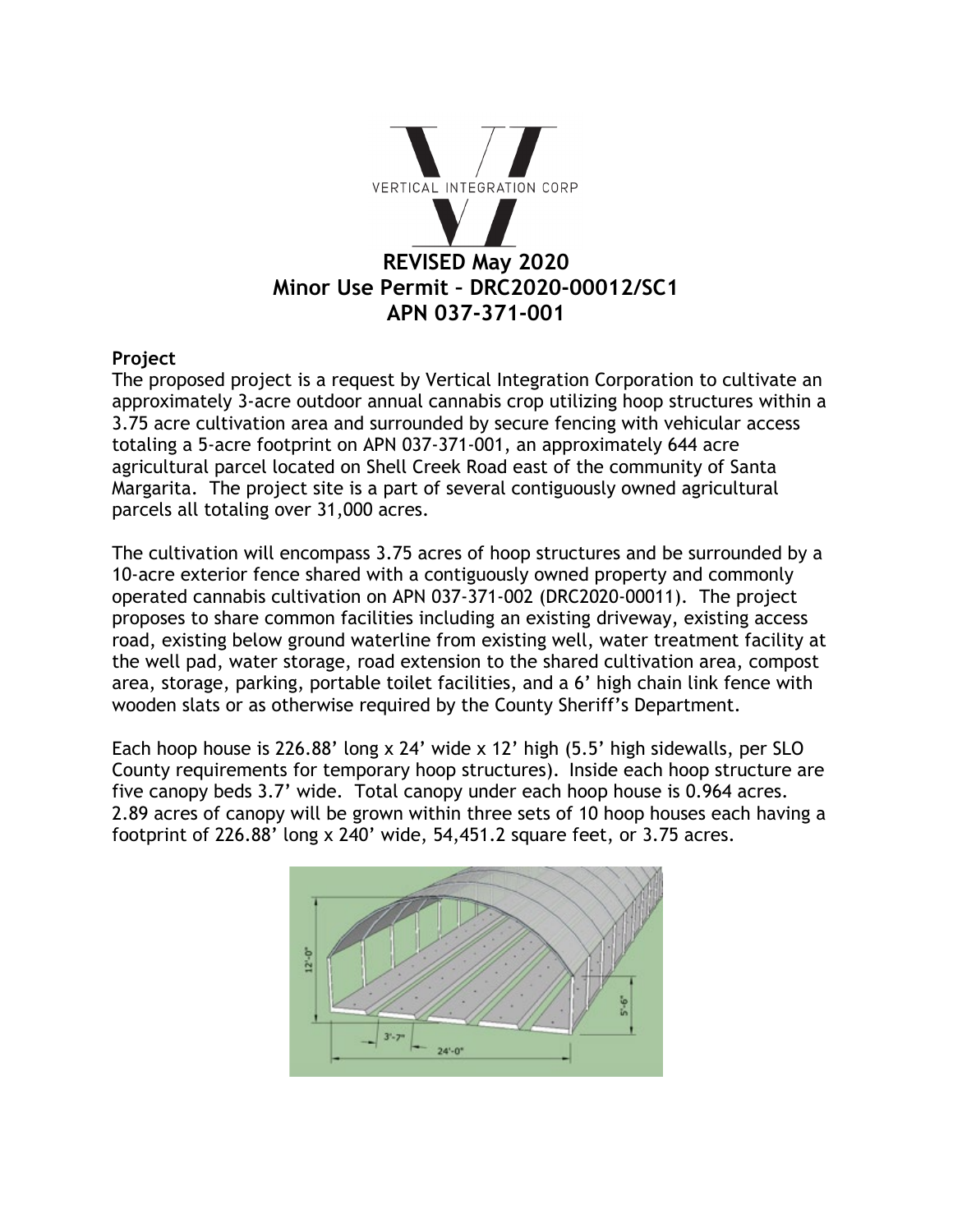The annual crop is harvested in late October and immediately taken offsite for processing. No drying or curing of plant material or storage of harvested plant will occur onsite.

### **Background**

The project site consists of approximately 644 acres consisting of actively irrigated farmland atop a mesa. The property is part of a larger complex of agricultural parcels consisting of several thousand acres. The project site (APN 037-371-001) is utilized for irrigated vegetable crop production. An agricultural road provides access to the parcel from a driveway located on County-maintained Shell Creek Road via APN 037-371-002 which



is under the same ownership. Water is provided to the site from a well located on APN 037-371-002 and piped to flood irrigate the project site for carrots.

### **Site Location**

The project site is located on Shell Creek Road, 2.5 miles north of Highway 58/Calf Canyon Highway and is accessed via an existing driveway. The site is zoned agriculture.

### **Legal Access**

The parcel is under contiguous ownership with parcel 037-371-002, which fronts Shell Creek Road, a paved County road. The existing driveway from 037-371-002 provides access to the project site, as well as adjacent parcel 037-351-001. As any parcel that abuts a public road has legal access, and the parcels are owned in common, there is no need for a private access easement to the non-abutting parcel. To additionally support that legal access to the project site is provided by the existing driveway on Shell Creek Road, the recorded Grant Deed for the properties identifies an access easement to the project parcel. Refer to County Assessor's correspondence and Legal Access Exhibit. A Shell Creek Road street address will be required to be assigned to APN 037-371-002, which be used for the project site as well.

## **Statement of Neighborhood Compatibility**

Grazing land, irrigated agriculture, and vacant properties surround the extremely rural site located over 30 miles east of the community of Santa Margarita and approximately 15 miles southeast of the community of Creston. There are no schools;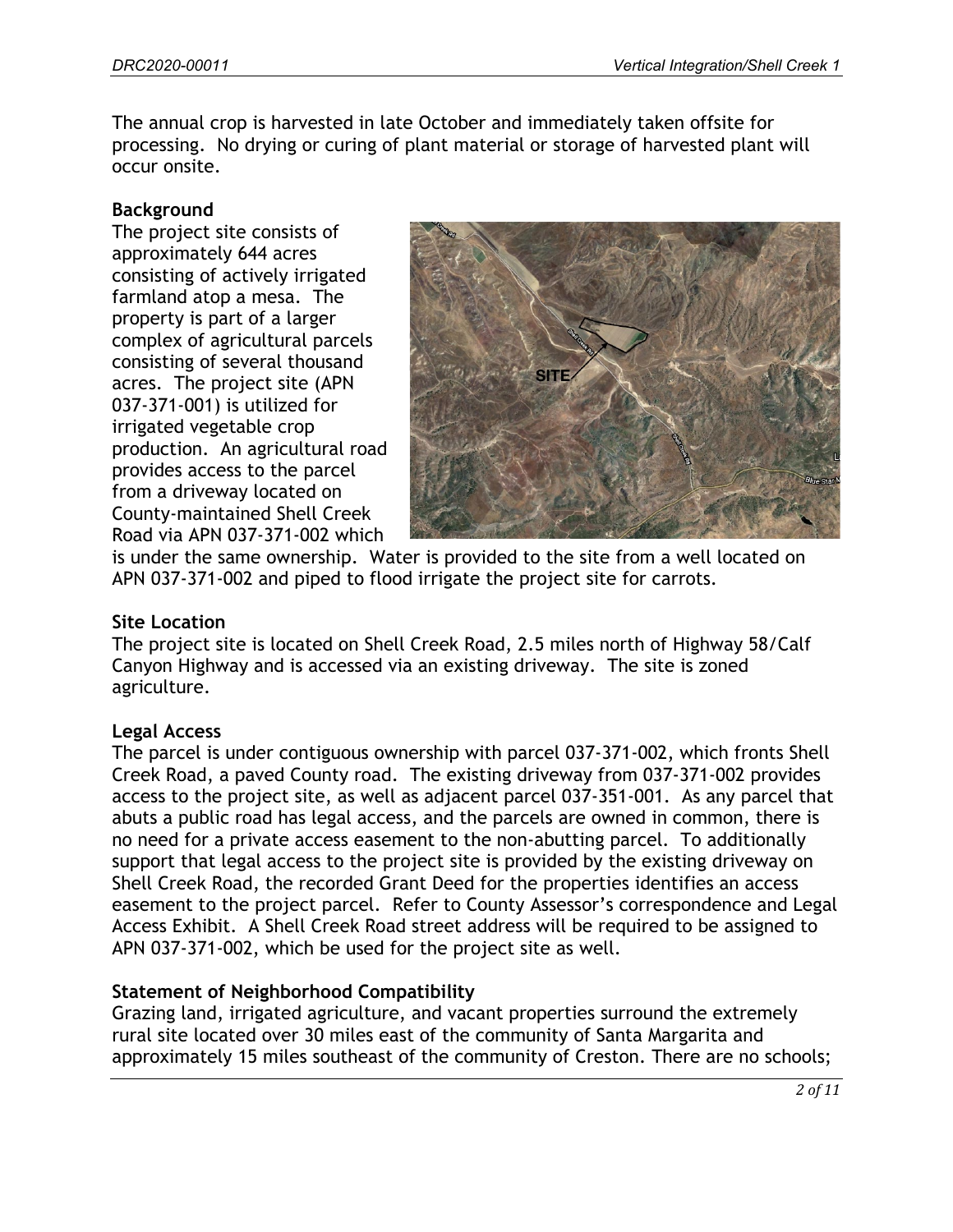alcohol or drug rehabilitation facilities within 1,000 feet of the property. The nearest residence is located over 1.5 miles to the north. Shell Creek Road is a rural road with very low traffic volumes. This parcel and the neighboring parcels are uniquely suited for the cultivation of cannabis, as the distinctive odor near the time of harvest and during harvest activities dissipates with distance and the presence of intervening topography. These factors make it unlikely odor would be detectable to travelers on Highway 58, 2.5 miles south of the project site, or by any neighboring residential use. In addition, the project area is well setback from the public road and is not visible. See Location section of this document. The applicant has met with the single neighboring property located within two miles not under contiguous ownership and established an open line of communication in the event concerns regarding odor are raised during times of harvest. Establishment of this communication is considered an effective tool for neighborhood compatibility of this project.

## **Lighting**

No lighting will be utilized. Due to the nature of outdoor growing this crop, no lights are necessary and all work will occur during daylight hours. No security lighting is necessary due to the remote nature of the site, lack of visibility, and immediate removal of all harvested cannabis within daylight hours.

### **Parking Modification Request**

A designated parking area with 10 spaces will be located adjacent to the outdoor cultivation site, outside of the fenced boundary, to be shared with adjacent cannabis cultivation on the neighboring parcel.

Section 22.18.050 (B) requires 1 space per 1,000 sf of outdoor cultivation area, which equates to 131 spaces (130,680 sf of cultivation). In order to grant a parking modification, the following findings must be made according to Chapter 22.18.020H:

- a. The characteristics of use, the site, or its immediate vicinity do not necessitate the number of spaces, types of design, or improvements required by this Chapter; and
- b. Reduced parking or an alternative to the parking design standards of this Chapter will be adequate to accommodate on the site all parking needs generated by the use, or that additional parking is necessary because of special features of the use, site, or site vicinity and
- c. No traffic safety problems will result from the proposed modification of parking standards.

The characteristics of use for the site (a single harvest, outdoor cultivation) do not necessitate the number of parking spaces required by Chapter 22.18. The immediate vicinity is agriculturally active parcels, and the proposed project essentially represents a crop change.

Reduced parking of 10 total spaces will be adequate to accommodate on the site all parking needs generated by the use. Excluding harvesting, a maximum of 5 workers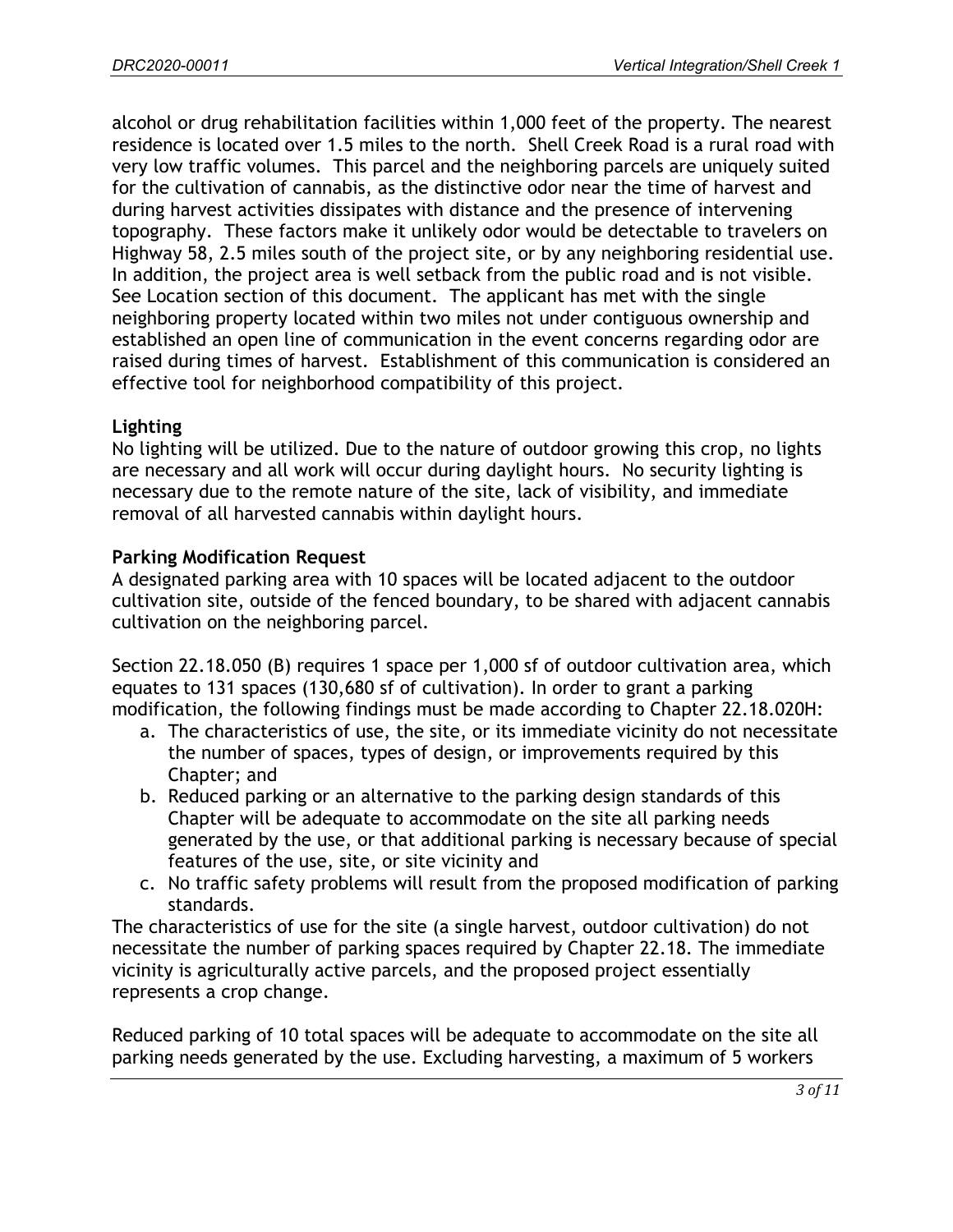will be onsite simultaneously. For harvesting, all workers will carpool. Total number of cars onsite will not exceed 5 per cultivation site.

No traffic safety problems will result from the proposed modification of parking standards. All parking is located adjacent to cultivation site on the project parcel. A Shared Use agreement has been established for the parking arrangement.

### **Signage**

No signage is proposed other than any required by the Sheriff's Department.

### **Setbacks –Modification Request**

The outdoor cultivation area meets the required setbacks for all parcels not in contiguous ownership. The outdoor cultivation area is situated beyond 300' at all property lines that are not in contiguous ownership. The nearest residence outside of ownership is over 1.5 miles to the north.

The project is proposed at the property line of contiguously-owned parcel APN 037- 371-002/DRC2020-00011 and a modification of the setback requirement of 300' is requested. In order to consolidate disturbance and efficiently manage the cultivation operation, the two projects will share a fence, parking, storage, and water distribution. These shared common facilities make extending the setback to 300' inefficient and unnecessary. The setback distances are as follows: N 2548.4' S 2011' E 5033.1' W 0' (distance to the edge of contiguously owned APN 037-371-002 is 1339.6')

## **Employee Safety and Training Plan**

An Employee Safety and Training Plan has been prepared for the project.

# **Staffing**

Seasonal planting will occur during daylight hours in the month of May for 5 days and require 30 staff who will meet offsite to bus, carpool, or vanpool to the site. Seeds and/or clones will be procured in compliance with CA State track-and-trace regulations and delivered to the site. Crop maintenance will require 3 full-time staff to attend the crop during daylight hours. No deliveries of soil will occur prior to the initial planting season. Nutrients, pesticides, and other typical agricultural support deliveries are anticipated twice a month during daylight hours throughout the growing season. Harvest will occur during the month of October and will require 30 staff for a total of 5 days who will cut the plants at the base, weigh them for wet plant weight as required by CalCannabis/CDFA, place them into bins, and load the bins onto a truck. The truck will immediately transport them to the company processing and distribution facility. Harvested cannabis will be immediately transported offsite in 5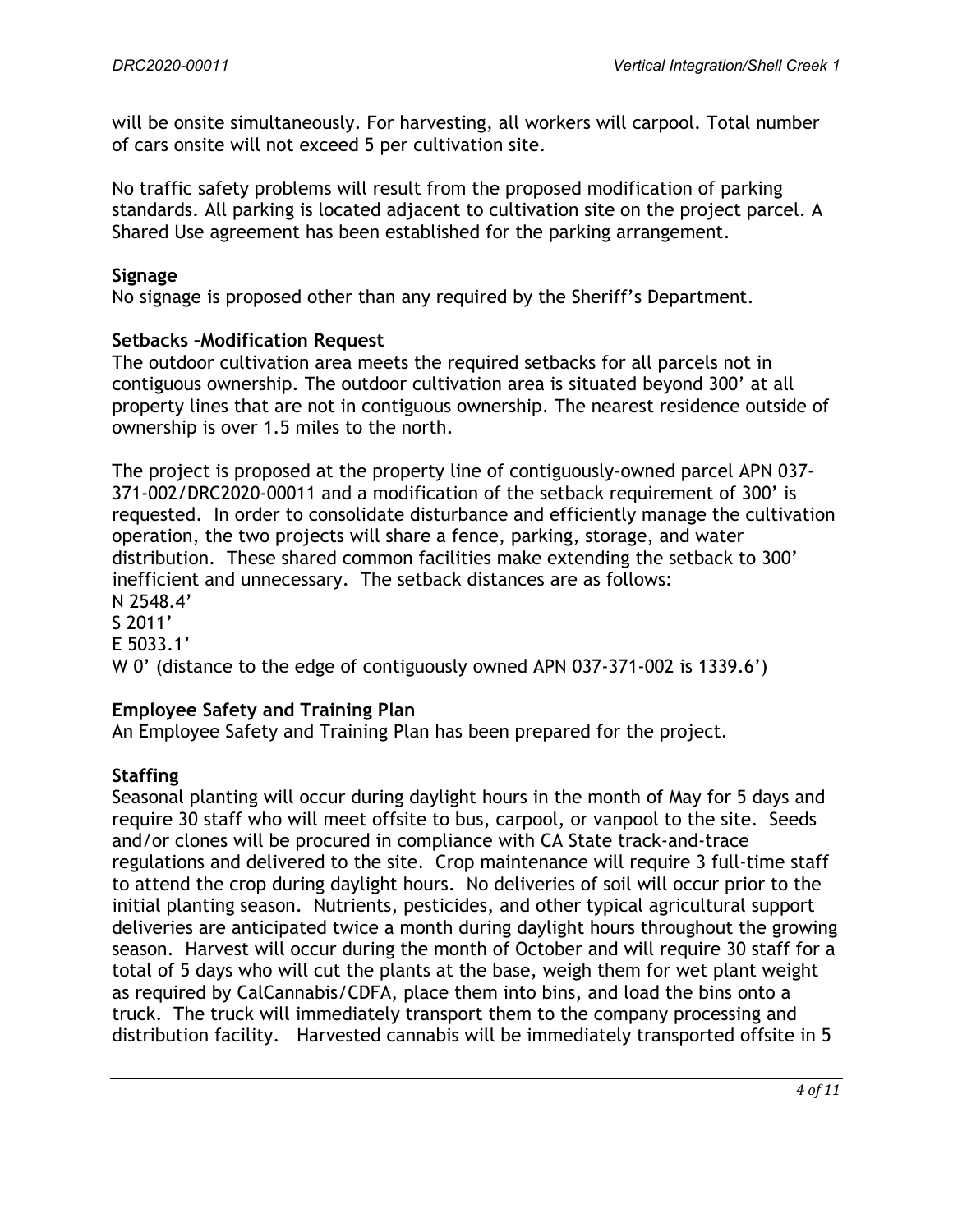trucks in compliance with CA State track-and-trace regulations. No cannabis will be stored on-site at any time. All activity will occur during daylight hours.

### **Security**

A Confidential Security Plan has been prepared for the project for review by the Sheriff's Department, including security staffing and strict access controls. No harvested cannabis will be stored onsite.

### **Fire and Life Safety**

The applicant has consulted with CDF/CAL Fire and existing access from Shell Creek Road is anticipated to be adequate for the proposed project. The proposed access road extension to the project site from the existing road terminus will consist of an approximately 550' length of 16' wide decomposed granite base road. Vehicular access will be provided within the fence line in order to ensure access to within 150' of the entire facility. A 10,000 galvanized steel water tank will be installed on a compressed gravel pad outside the fence line for fire safety.

### **Chemical and Equipment Storage**

One 10'x20' Seatrain will be placed adjacent to the well on the lower portion of the property for equipment and supplementary chemicals in small quantities. An additional 10'x20' Seatrain will be placed on the mesa adjacent to the fenced area. Storage will include only typical farm equipment and cultivation supplies such as small (under 20 gallons) containers for nutrient and pest management stored on racks, garden tools, workshop tools, supplies, paper products, tractors, ATVs, protective gear, and similar. Layout for storage structures will be multi-use and generally as shown below.



## **Pesticide and Fertilizer Application**

All products are non-hazardous and in compliance with the Department of Pesticide Regulation (DPR) and the County of San Luis Obispo Agricultural Commissioner (CAC). Fertilizer application will be monitored by the Regional Water Quality Control Board annual reporting of the project's Nitrogen Management Plan.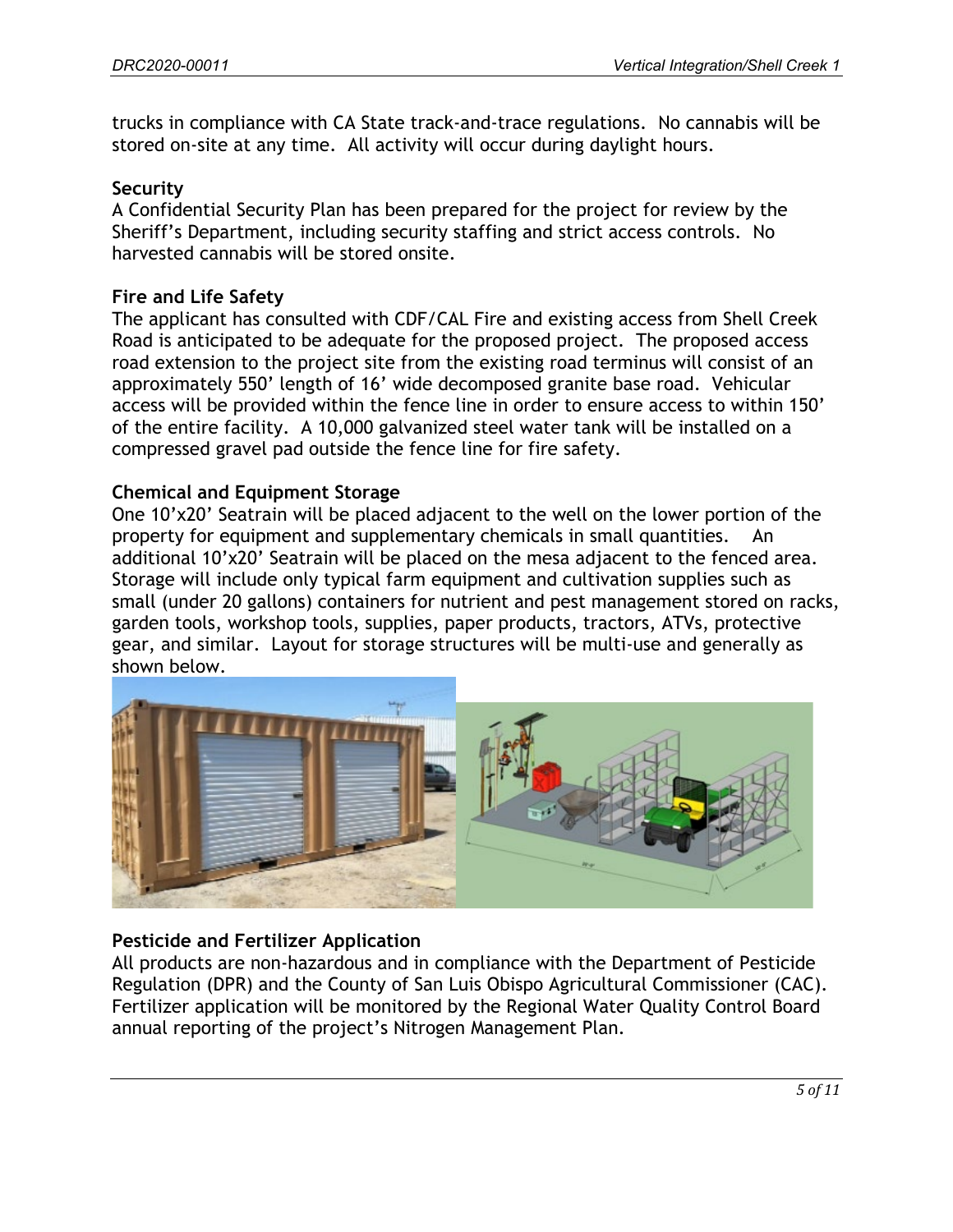The project includes a water treatment system at the well site that will allow for blending fertilizer into the water prior to irrigation via a direct drip irrigation system. The pesticide plan will evolve and change depending on pests encountered on site and will be varied to avoid pest adaptation. Any pest management will be contracted out for application, and carefully selected from the following list:

### Insecticides and Miticides

Azadirachtin • Bacillus thuringiensis sub. kurstaki • Bacillus thuringiensis sub. israelensis • Beauveria bassiana • Burkholderia spp. strain A396 • Capsaicin • Cinnamon and cinnamon oil • Citric acid • Garlic and garlic oil • Geraniol • Horticultural oils (petroleum oil) • Insecticidal soaps (potassium salts of fatty acids) • Iron phosphate • Isaria fumosorosea • Neem oil • Potassium bicarbonate • Potassium sorbate • Rosemary oil • Sesame and sesame oil • Sodium bicarbonate • Soybean oil • Sulfur • Thyme oil

### Fungicides and Antimicrobials

Bacillus amyloliquefaciens strain D747 • Cloves and clove oil • Corn oil • Cottonseed oil • Gliocladium virens • Neem oil • Peppermint and peppermint oil • Potassium bicarbonate • Potassium silicate • Reynoutria sachalinensis extract • Rosemary and rosemary oil • Sodium bicarbonate • Trichoderma harzianum

#### Vertebrate Repellants Castor oil

### **Storage and Hazard Response Plan**

Vertical Integration has prepared hazard response procedures within the Emergency Management Section of the Employee Saftey Plan. In addition, as described above, all pest managment will be contracted out and the water treatment system will provide direct fertilization to the irrigation system. Any small chemical containers needed for day to day operations will be securely stored within a seatrain container located at the well pad and utilized in accordance with good farming practices implemented via staff training.

### **Odor Management Plan**

The proposed annually harvested operation is not anticipating any odor nuisance since a majority of neighboring parcels are under the same ownership, the nearest residence is over 1.5 miles from the proposed project, the area is dominated by agriculture and is very rural. Outdoor cannabis cultivation does not produce odor for the majority of the year, with a 3-5 week window where the odor could potentially be detected. The site meets all setbacks and is not anticipated to be of nuisance to any surrounding property. The applicant has met with the single neighboring property not under contiguous ownership and established an open line of communication in the event concerns regarding odor are raised during times of harvest so they can work to identify measures to ensure the operation is compatible with the neighborhood. Establishment of this communication is considered by the neighborhood to be an effective odor management plan tool.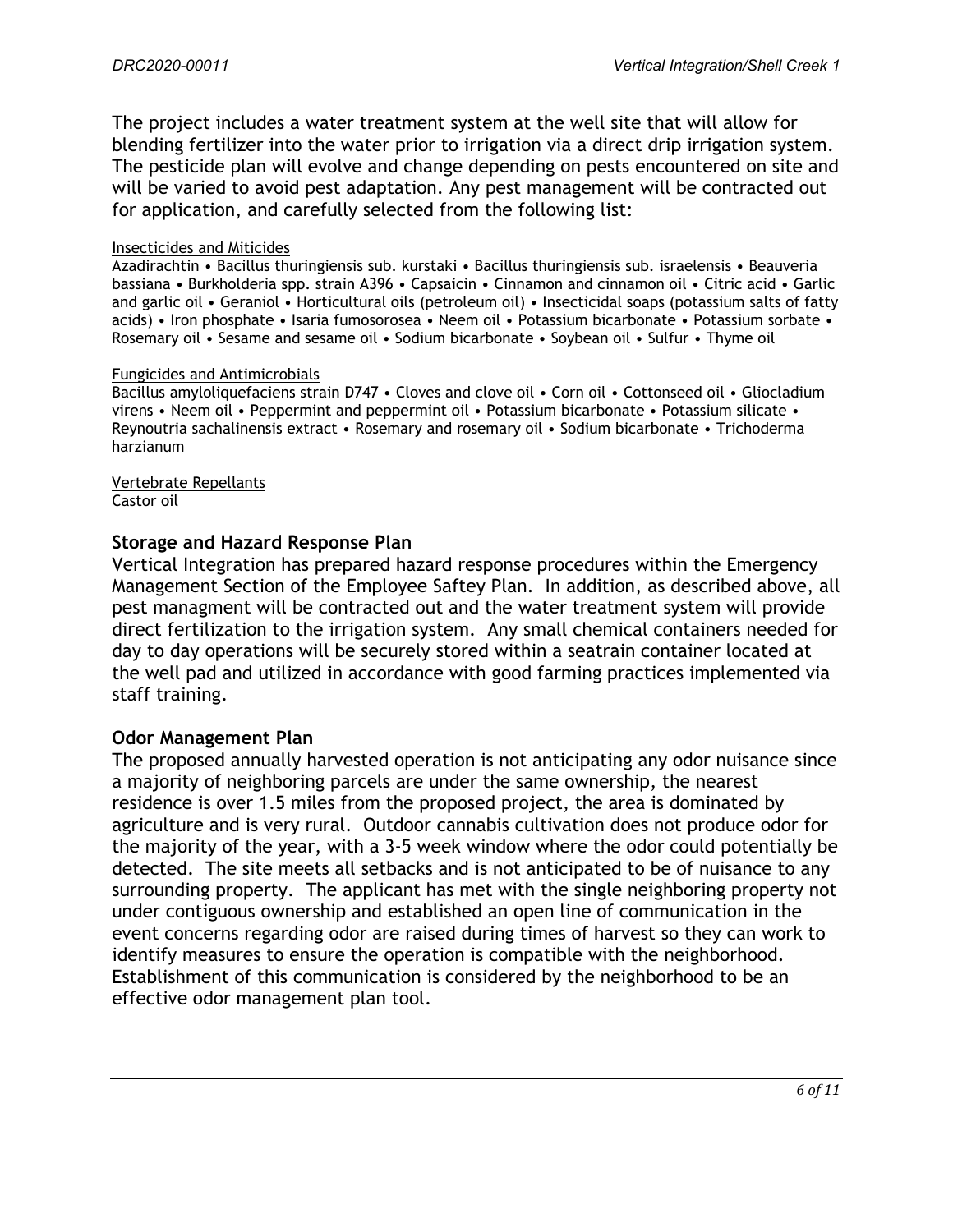# **Traffic**

A Trip Generation Study and Sight Distance Analysis has been prepared by OEG, Inc. in 2020 and is enclosed. Traffic volumes for cannabis cultivation are considered similar to other open agriculture activity and the County's adopted trip generation rates have been applied to the project. The project has an anticipated average daily trip rate of 6 per day, with zero peak hour trips.

The sight distance requirement is met in both directions for the access driveway. The driveway is recommended to be improved to meet County B-1a standard. Refer to Details sheet of site plan for reference.

### **Waste Management Plan**

For solid waste, a large waste bin will be located adjacent to the grow site. Trash pick-up services will be contracted, and the bin will be emptied when it becomes full. For compostable waste, all unused plant materials and soils will be shredded and tilled back into the soil after harvest. During the grow season, compostable waste will be maintained in a pile inside the secured portion of the grow site.

## **Air Quality**

The project is accessed from Shell Creek Road, a paved County maintained roadway. Existing agricultural and proposed gravel roads will be used on the subject property. Good agricultural practices of low vehicle speeds and regular road maintenance as needed will reduce potential for dust.

## **Water**

The property is located within the Paso Robles Groundwater Basin- Level of Severity III (Shandon Subarea). Section 22.40.050.CD.5 specifies that cultivation sites requiring a land use permit must offset water use at a 1:1 ratio. Project estimated water use is 2.17 acre-feet/year (AFY), which requires an offset of equal value. The offset will be achieved by the onsite crop replacement of carrots with cannabis within the project footprint. As analyzed by Wallace Group in the Engineered Water Management Plan prepared for the project, the 3 acres of outdoor cannabis will utilize a total of 2.17 AFY, replacing a five-acre footprint of carrots.

Vegetables have a County-defined annual usage factor of 1.9 AFY/acre, which when multiplied by the 5 acres of the project footprint is 9.5 AFY. The project will utilize 2.17 AFY, a significant reduction of water use on the parcel.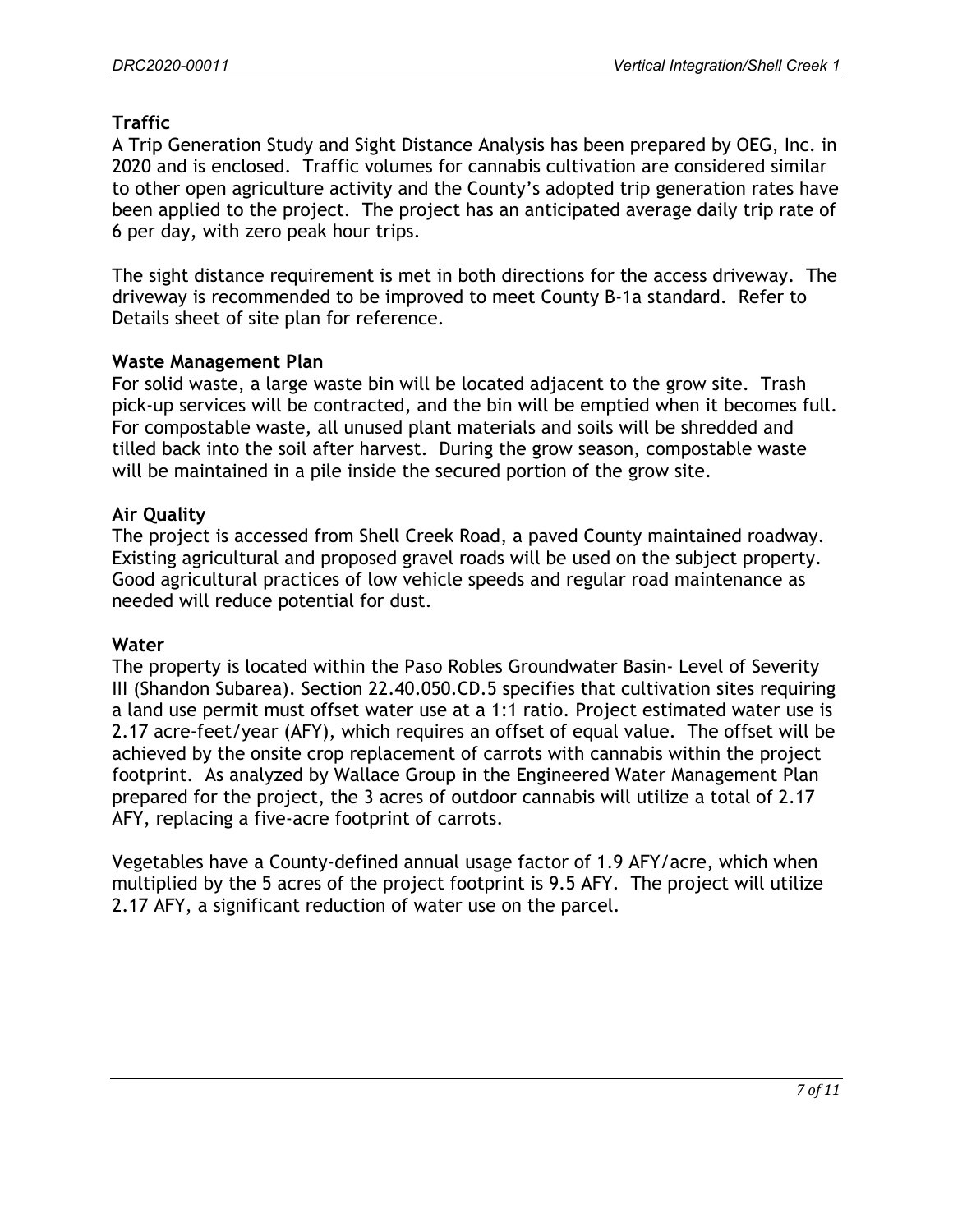### **Energy Use (for Irrigation)**

The project will be served by an existing 175 horse power (HP) pump powered by gridconnected electricity (400 AMP) to serve the water treatment system at the well on APN 037- 371-002. Energy estimate for this pump is anticipated at 19,000 KwH/year to serve the project site and adjacent proposed facility. No lighting requiring power is proposed and



the staff will be served by portable toilet facilities.

### **Disturbance Area**

The project specific activity includes three sets of 10 hoophouses with a total footprint of 3.75 acres that will be placed on previously tilled agricultural land. This activity will only require re-tilling the land for placement of the hoop structures where cannabis will then be planted. A 10-acre fence will encompass the project and adjacent operation, totaling 5,610 sf of disturbance and 9 cy cut/0 cy fill. The project site is a 5 acre footprint. In addition to the fencing, the project and adjacent parcel operations will share an access road, storage, water treatment, and parking area. It is anticipated that the first project approved will file for the grading and/or building permits required for the shared use facilities. The following is a summary of disturbance required for the project, including the shared use facilities.

|                              | AREA OF<br>DISTURBANCE (SF) | <b>EARTHWORK</b><br>(CUT/FILL) (CY) |
|------------------------------|-----------------------------|-------------------------------------|
| ACCESS 16'<br>ROAD EXTENSION | 8576                        | 317 / 244                           |
| <b>FENCING</b>               | 5610                        | 910                                 |
| STORAGE                      | 550                         | 4/3                                 |
| WATER<br>TREATMENT           | 3000                        | 0/0                                 |
| PARKING AREA                 | 3855                        | 214/165                             |

### SITE DISTURBANCE TABLE

### **Location**

The project area is uniquely suited to a discreet operation that will not be visible to passing motorists or adjacent properties. Shell Creek Road is oriented in a generally north-south direction and is located in a large valley. The project parcel is located on a mesa east of Shell Creek Road and accessed via a road that travels due east along the valley until it reaches a hillside approximately 1,000' from the roadway. The road then goes up the hill to a mesa where the project area is set back another 1,400' for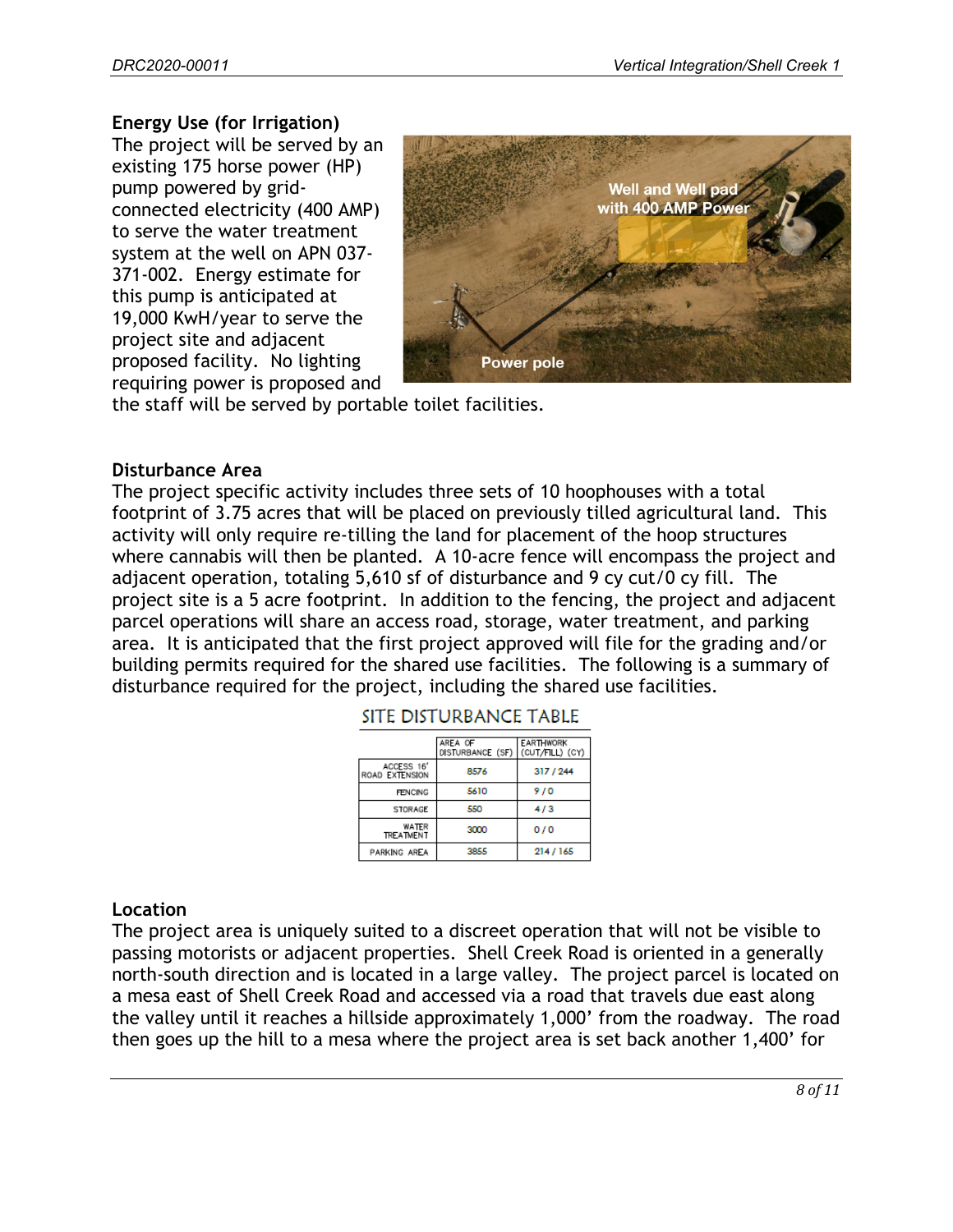a total distance of 2,400' or 0.46 mile from Shell Creek Road. See Google Earth study below for reference.



Project Area is setback approximately 0.46 mile from Shell Creek Road and is not visible



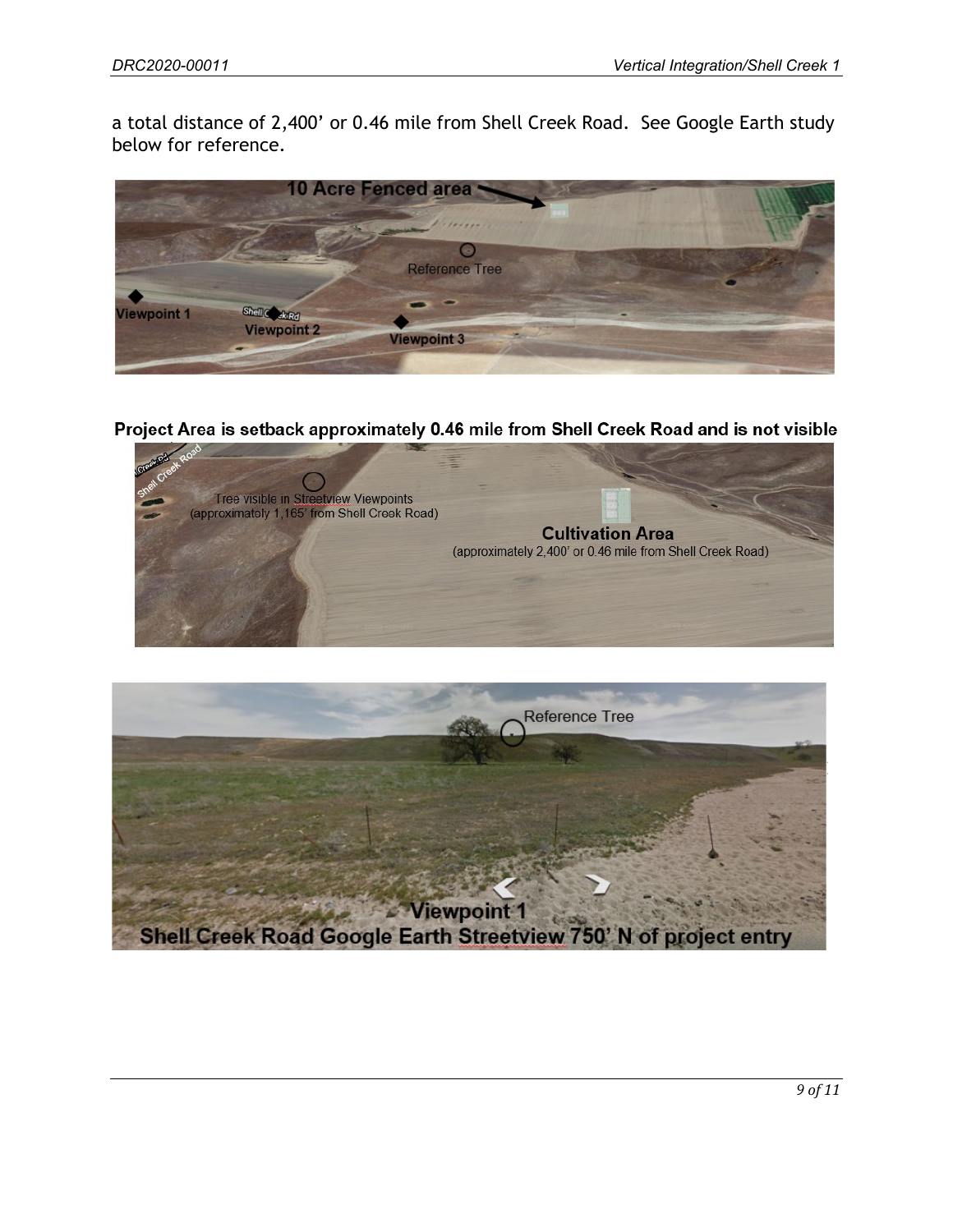



### **Archaeology**

A Phase 1 Archaeology Evaluation was completed by Robert L. Hoover, PhD. and David N. Hoover, M.A. in 2019. The report effort included a detailed documentation of the cultural history of the area, a records search of the Regional Archaeological Information Center in Santa Barbara, and a physical surface survey of the project area and surroundings. The records search and field survey did not indicate presence of cultural resources within the project area or a zone of ¼ mile surrounding and determined that the project will not impact any cultural resources.

### **Biological**

A Biological Resources Assessment and San Joaquin Kit Fox evaluation has been completed by Althouse and Meade, in compliance with County and resource agency guidelines. This report identifies potential impacts to sensitive biological resources and provides recommended avoidance, minimization, and mitigation measures including compensatory habitat mitigation as required to avoid or reduce those impacts.